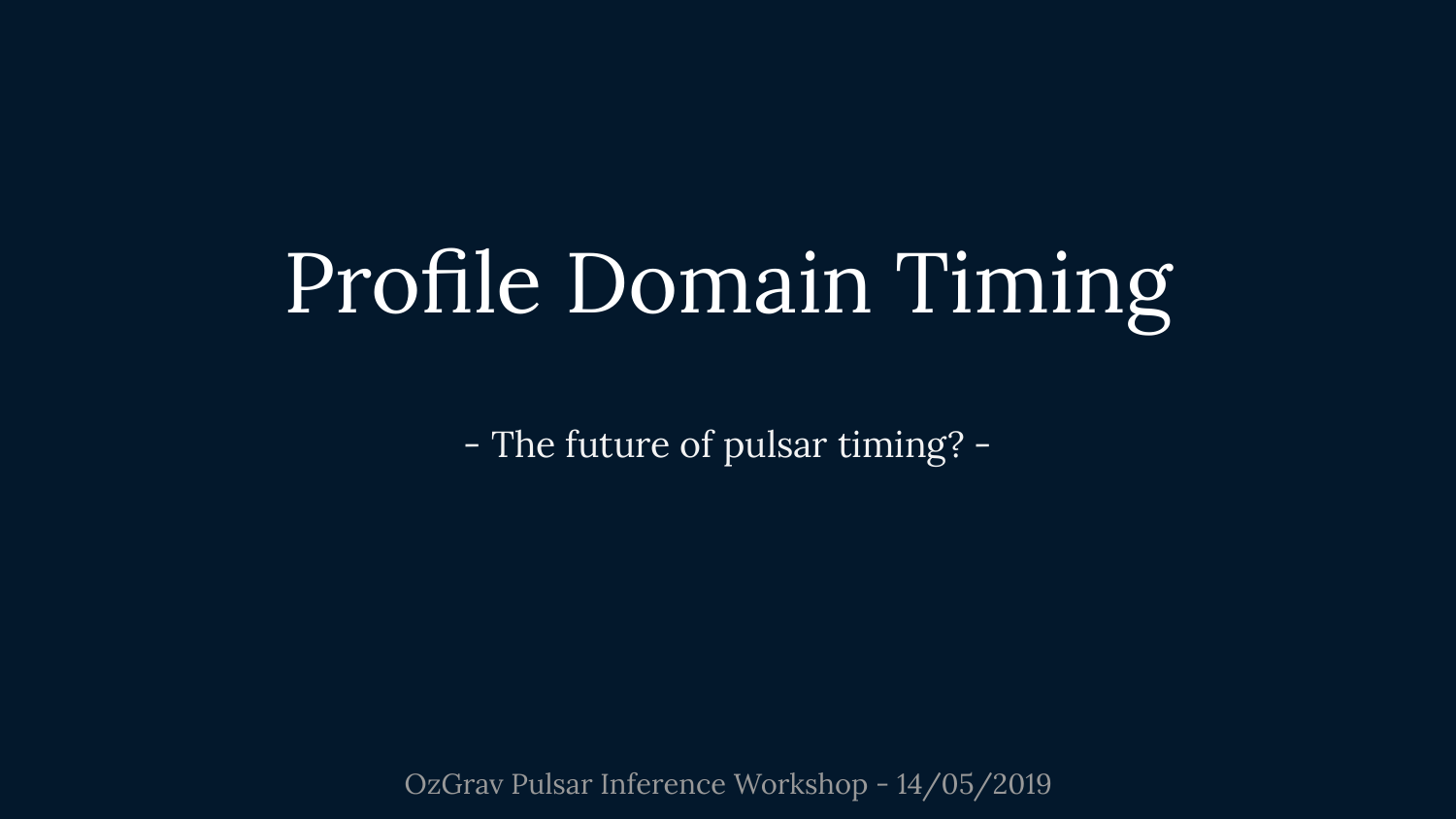# What is profile domain timing?

Traditional pulsar timing (e.g. Tempo2, TempoNest, Enterprise):

- Generate times of arrival (TOA) from time/frequency averaged data and a single (1- or 2-D) template.
- Evaluate updated timing model by refitting the TOAs.
- Susceptible to systematic errors if corrections for pulse shape variations not included.

Profile domain timing:

- Timing analysis is performed on the pulsar data itself, not the TOAs.
- Avoids systematic errors arising from profile evolution or incorrectly folded data.

Toy example based on Messenger et al. (2011):

[https://github.com/mlower/project\\_J0437/blob/master/Alternative\\_method.ipynb](https://github.com/mlower/project_J0437/blob/master/Alternative_method.ipynb)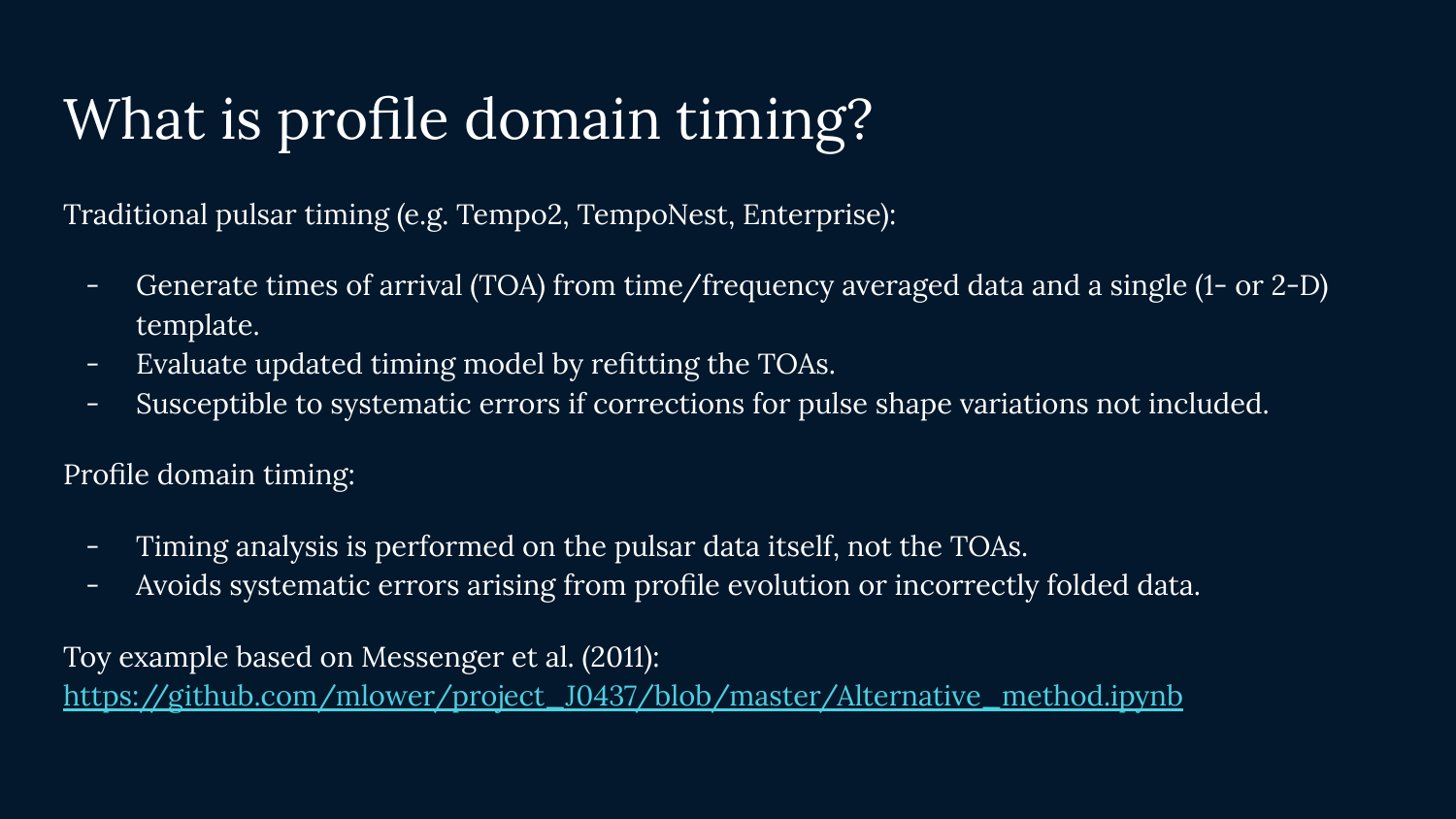## Past efforts

Messenger, et al. (2011):

- Proposed two methods for TOA generation: one uses search mode (single-pulse) data, the other uses folded data.
- Generates posterior distributions on pulsar signal parameters + the TOA.

#### Lentati, Alexander & Hobson (2015):

- Used on folded profile data.
- Profiles modelled as "shapelets (set of dimensionless basis functions).
- Accounts for variations due to additional white noise, red spin noise & DM variations.
- Easily extended to include effects from profile-modifying processes.

#### Lentati & Shannon (2015):

- Built upon Lentati, Alexander & Hobson (2015).
- Adds models to account for stochastic profile variations & pulse jitter.
- Uses POLYCHORD for sampling.

#### Lentati et al. (2017):

- Builds upon Lentati & Shannon (2015).
- Expands profiles to the frequency domain (huge parameter space).
- Likelihood evaluation sped up by interpolating over a grid of pre-computed shaplet basis vectors.
- Extremely large parameter spaces (> 1000).
- Uses either POLYCHORD or custom Hamiltonian MCMC sampling.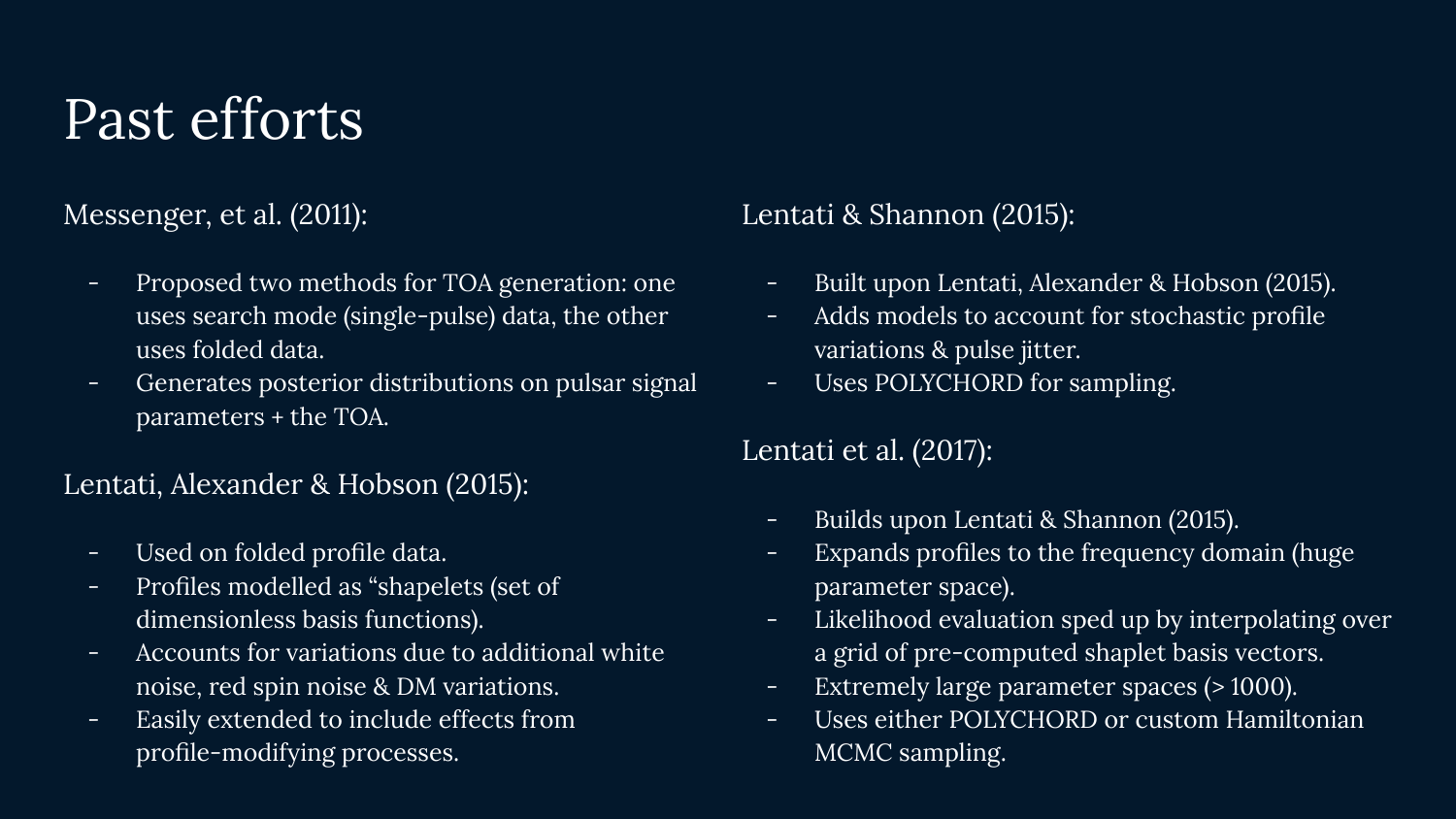# TempoNest2: wideband, profile-domain timing

Culmination of work presented in Lentati, Alexander & Hobson (2015), Lentati & Shannon (2015) and Lentati et al. (2017).

Key features:

- Written in Python.
- Models both temporal and frequency variations in pulse profiles (scattering, DM variations, profile evolution, jitter, etc...)
- Very large parameter spaces (~30 shapelet components, up to 1000 parameters) which require GPUs.
- Iteratively updates the timing model at each subsequent observation by fitting the Barycentred profile directly (no TOAs).

Not very well documented. Not actively being developed or maintained... (last commit Jan 18 2017)\*

\*[github.com/LindleyLentati/TempoNest2](https://github.com/LindleyLentati/TempoNest2)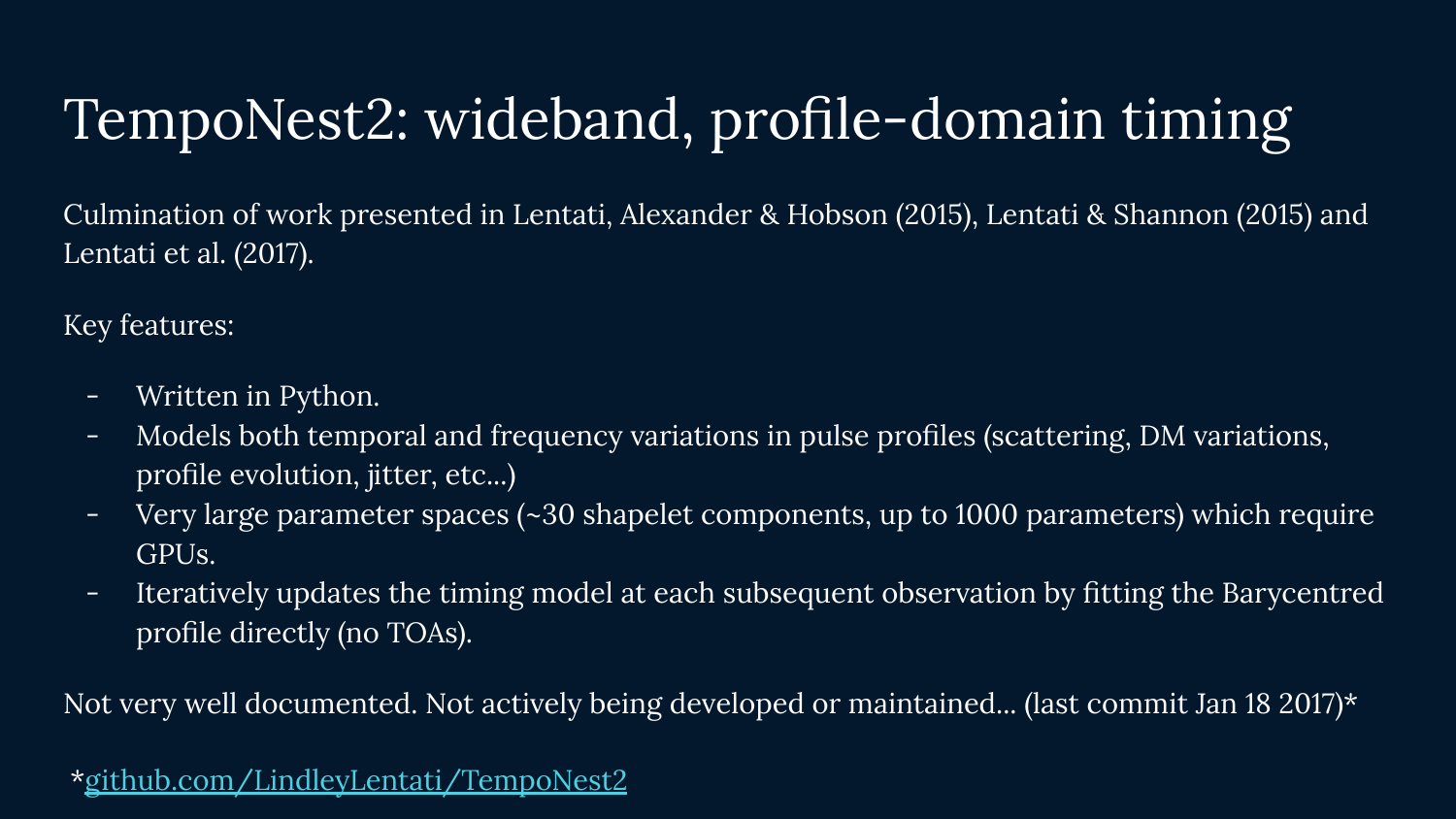# The future of profile timing

- What is the optimum path for performing profile domain timing?
	- Re-start development of TempoNest2?
	- Start from scratch? (follow concepts from pre-existing codes?)
	- Something else?

- Things to consider:
	- Timing on search mode data is infeasible -> huge data files, insufficient temporal resolution, low  $S/N$  per pulse, difficult to extract accelerated pulsars.
	- High dimensional parameter space -> Parallelisation? GPUs? Both?
	- Needs to still be efficient to run on non-supercomputers if it is to be widely adopted.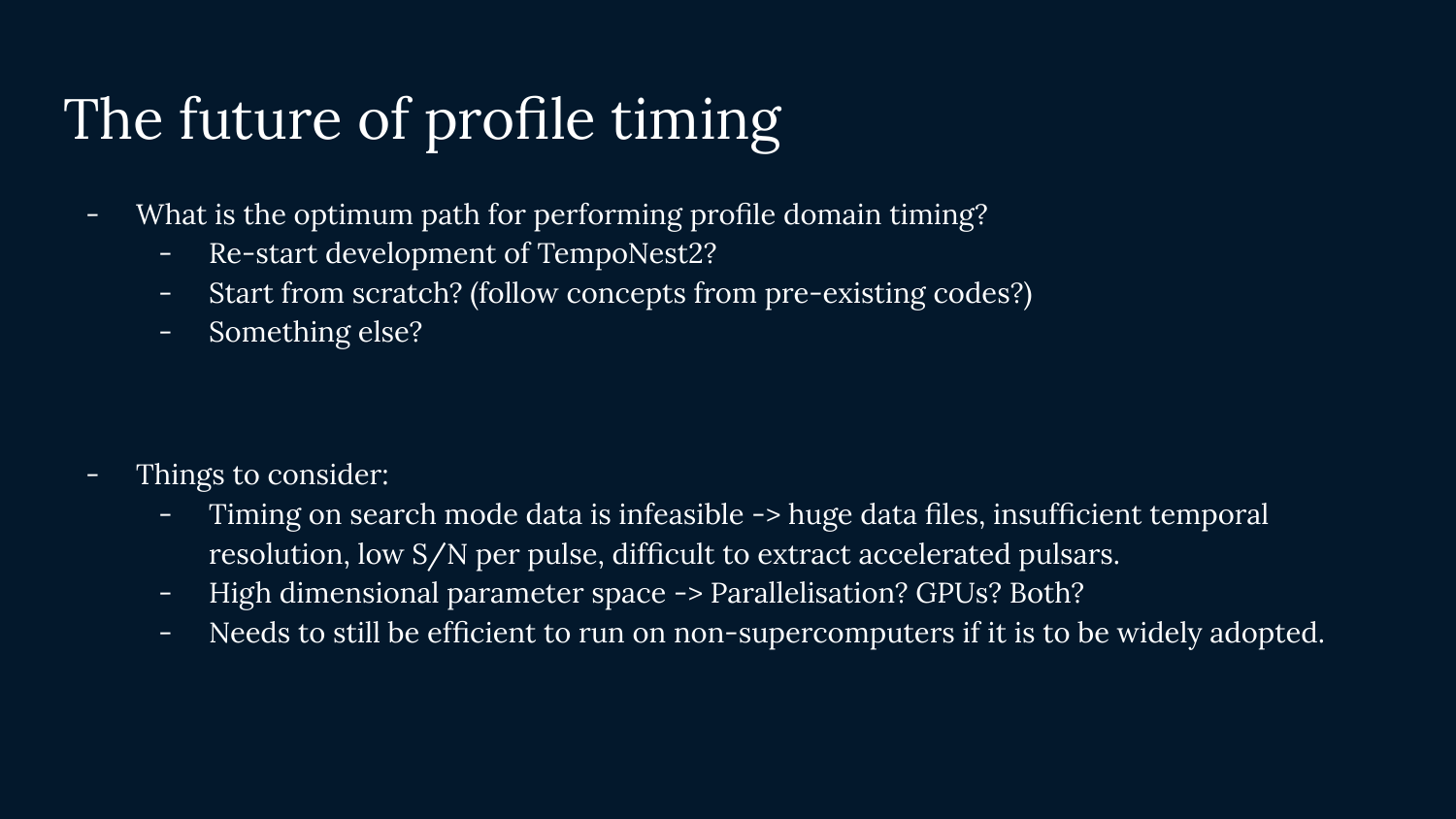# Hierarchical pulsar inference

- TOAs are an interface between pulse-profile analysis and timing model analysis
- What if we extended this to model all aspects of the pulse, e.g. jitter etc?
- Hierarchical inference (aka multilevel-modelling)
	- Bayesian inference extended to problems which contain a natural hierarchy
	- E.g., SATs scores (Gelman, Bayesian Data Analysis), or LIGO/Virgo Binary black-hole population properties
- **- Hierarchical pulsar inference:**
	- a. Analyse individual (or integrated) pulses using a shapelet formalism [Lentati et al. (2015)
	- b. Treat individual pulses as a "population" about which we want to make inferences, e.g. timing-model, shape-models (as a function of time/frequency etc)
	- c. Treat individual pulsars as a "population" about which we want to make inferences, e.g. gravitational-wave signals, glitches, etc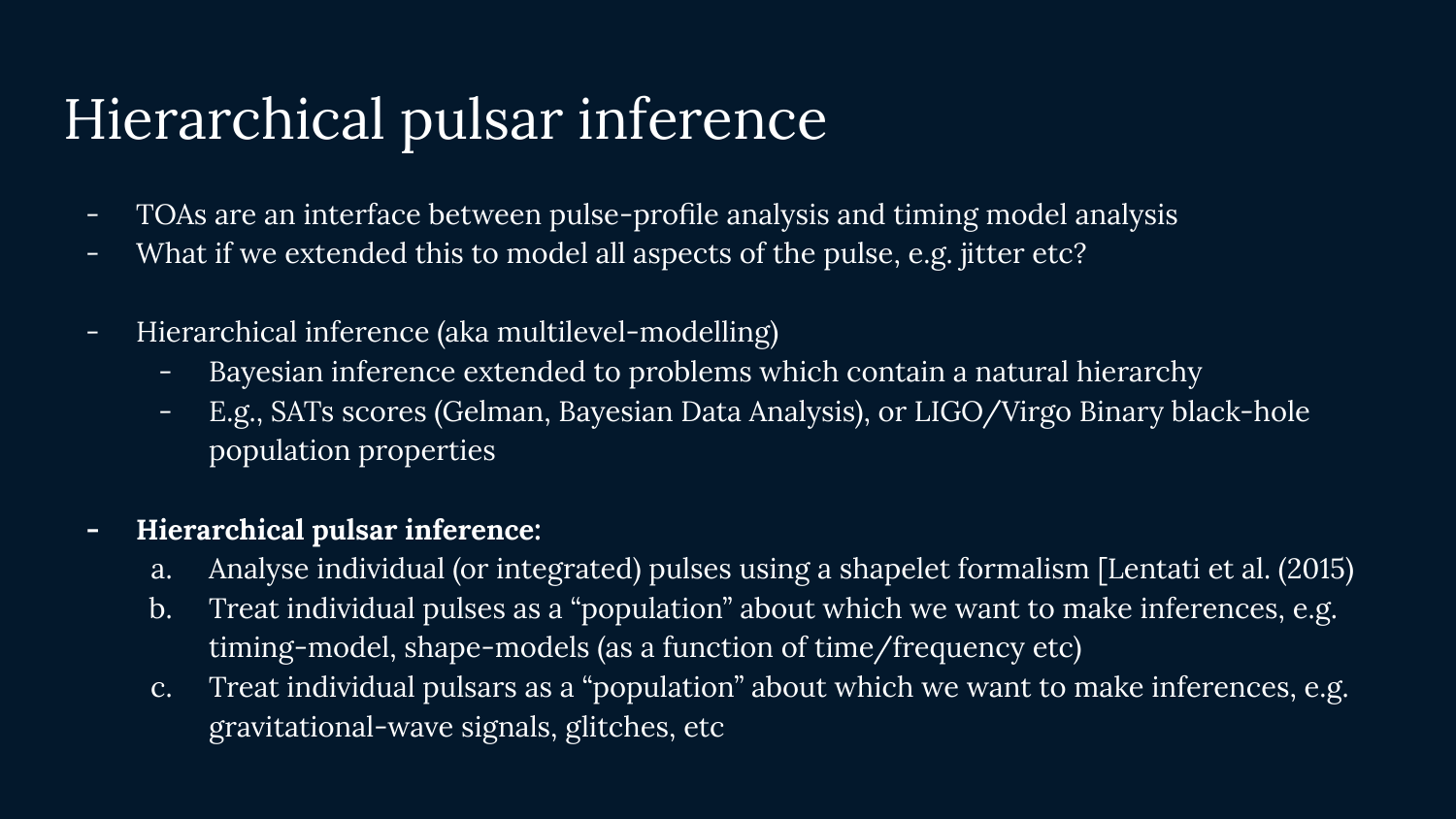### Hierarchical pulsar inference: Level a

Shapelet-based model:

$$
\phi_{\ell}(x) = \frac{H_{\ell}(x)e^{-x^2/2}}{\sqrt{2^{\ell}\sqrt{\pi\ell!}}}, \qquad S(t, \mathbf{c}_i, \beta_i, \tau_i) = \sum_{\ell=0}^n c_i^{(\ell)} \beta_i^{-\frac{1}{2}} \phi^{(\ell)}\left(\frac{t-\tau_i}{\beta}\right)
$$

Use sampling to infer the shapelet parameters

Runs in  $\sim$  5 mins for each pulse

Trivially parallelizable

Results in posteriors for TOA/shape parameters which contain all the correlations between the parameters

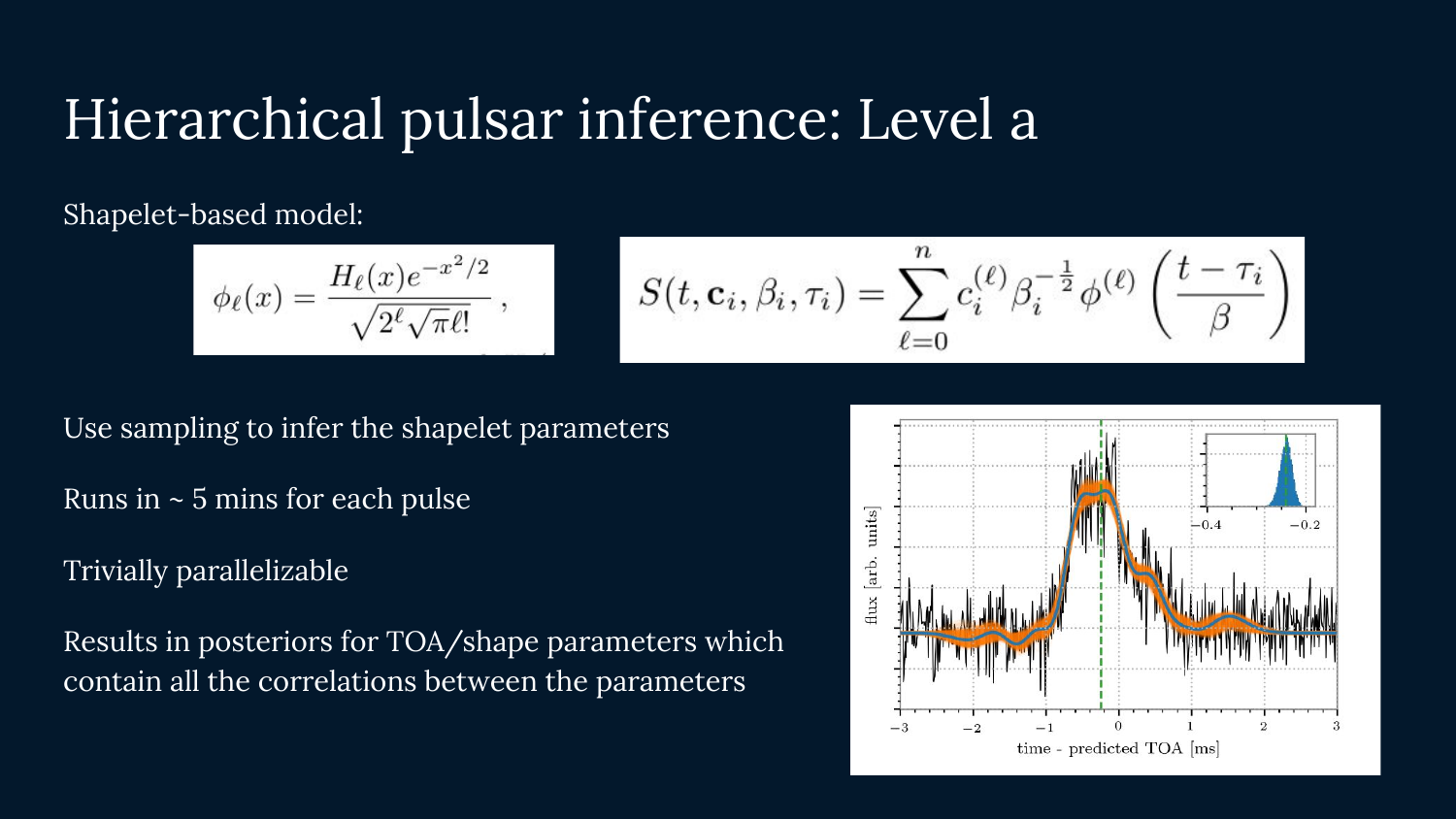### Hierarchical pulsar inference: level a (cont)

How many shapelets?



Can apply RJMCMC/nested-sampling to estimate N, or just pick a number which is sufficiently large